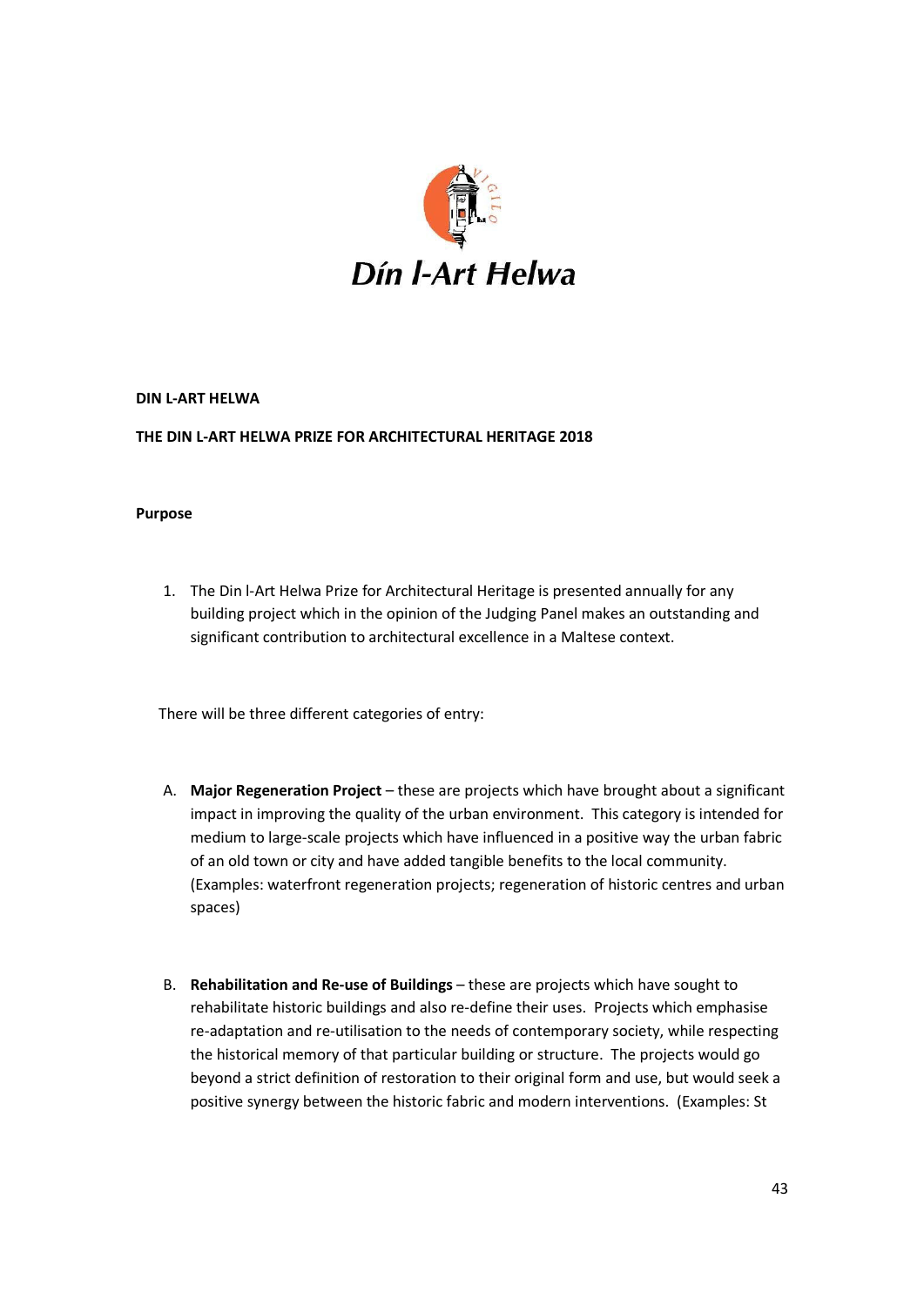James Cavalier Centre for Creativity; the conversion of historic buildings into hotels or restaurants, offices, museums or residences).

C. **Restoration and Conservation Projects** – these are projects which are intended to achieve comprehensive restoration and conservation so far as possible in conformity with their original physical state and carried out on the basis of scientific restoration methodology. (Examples: restoration of churches and chapels; auberges and historic palaces; towers; catacombs).

### **Eligibility for Consideration for an Award**

- 2. Eligible projects for the Din l-Art Helwa Prize for Architectural Heritage will include:
	- The restoration or conservation of buildings:
	- The adaptation of buildings to new users:
	- Building additions or alterations;
	- New building projects in conservation areas.
- 3. Projects can relate either to a single building, a complex of buildings, or a historic urban environment or townscape. Projects may be on a scale ranging from small to large, and should display a standard of work which would be considered outstanding in a Maltese context.
- 4. Entries may be submitted to one of three categories of project:
- A. Major Regeneration Project
- B. Rehabilitation and Re-use of a Building
- C. Restoration and Conservation Project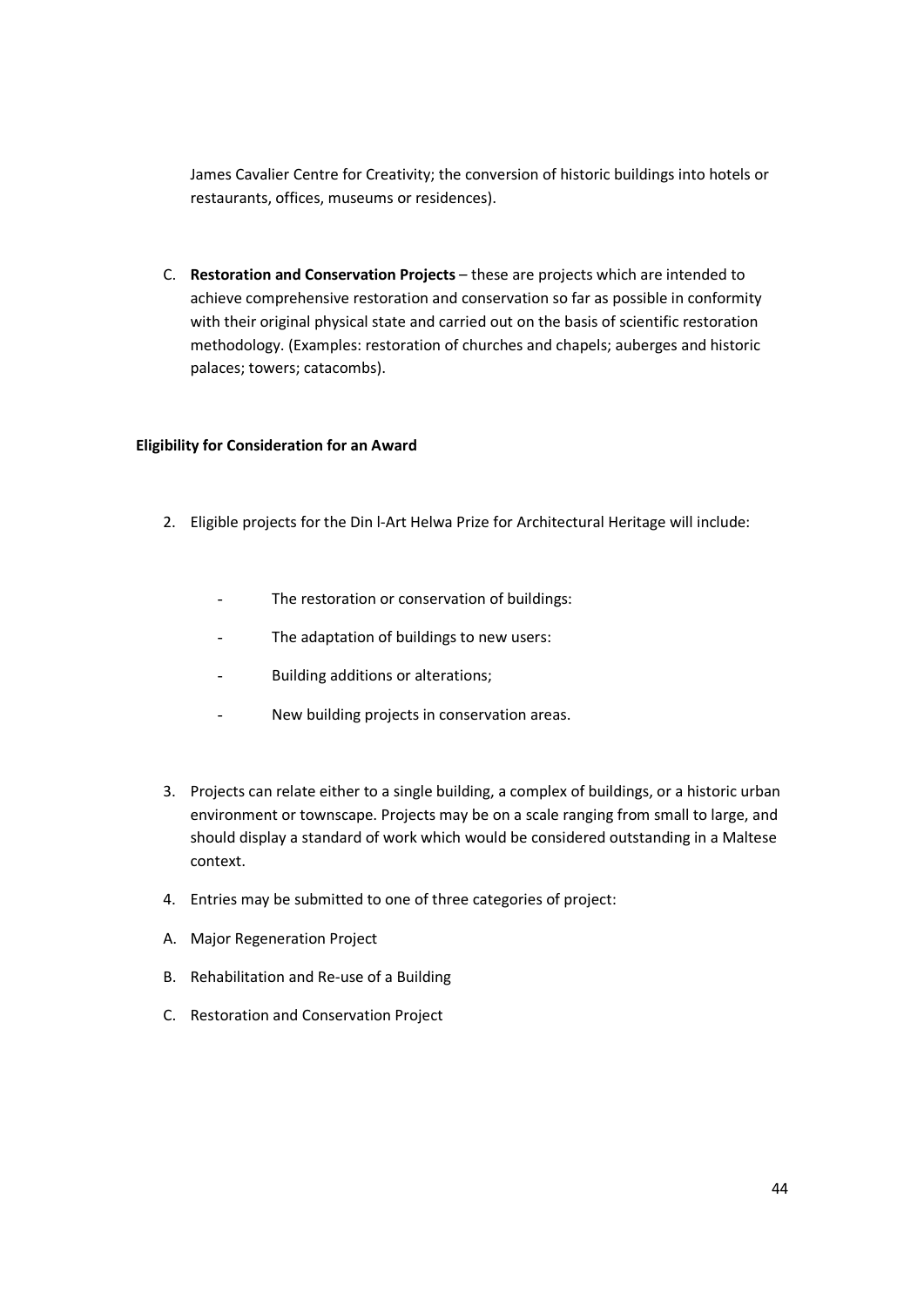5. To be eligible for inclusion the project must have been completed within the twelve months period up to 31st August of the year in which the Din l-Art Helwa Prize for Architectural Heritage is being awarded..

# **Criteria for the Award**

- 6. The criteria for judging the Din l-Art Helwa Award for Architectural Heritage will be based on the quality of the work executed, its historical, cultural, educational and social relevance, the preliminary research conducted and the aesthetic and visual merit of the project.
- 7. The overriding consideration will be the significance of the project in a Maltese context and its contribution to Maltese cultural heritage.

# **Application Form for Entry**

8. A copy of the Application form together with the detailed assessment on which the Judging Panel will base their judgement of the Din l-Art Helwa Prize for Architectural Heritage is attached at Annex A.

## **The Judging Panel**

9. The Judging Panel will consist of four members as follows:

Chairman of the Panel Executive President, Din l-Art Helwa

Members Council Member, Din l-Art Helwa Architect to be nominated by Kamra tal-Periti

Architect to be nominated by Din l-Art Helwa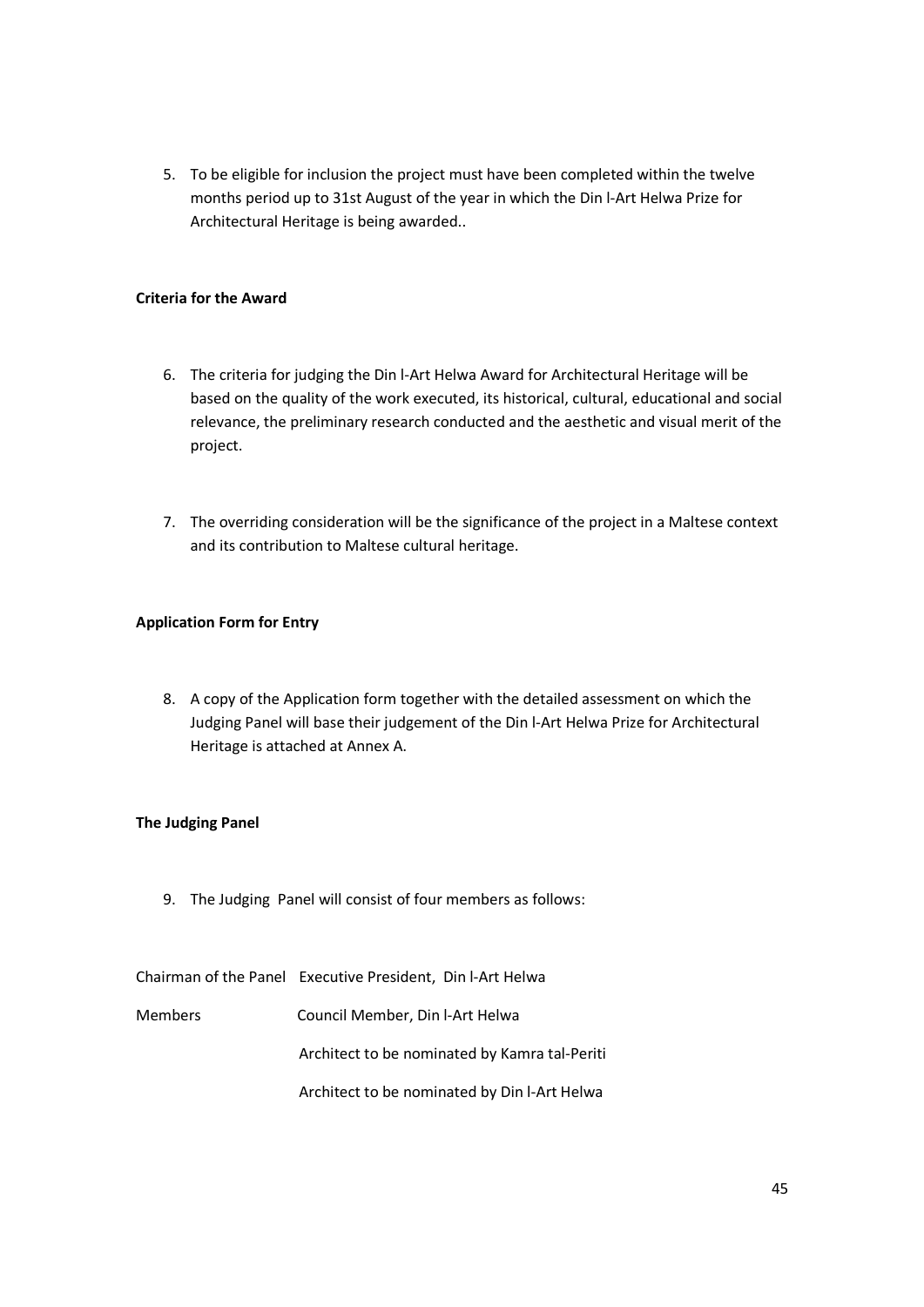### **Submission of Entry**

- **9.** Submissions for consideration for an award of the Din l-Art Helwa Prize for Architectural Heritage must be received at the Din l-Art Helwa office (133 Melita Street, Valletta) by the 23<sup>rd</sup> November. All entries should be clearly marked "The Din l-Art Helwa Heritage Award for Architecture" on the envelope.
- 10. Submissions may be made by any individual either in his own name or on behalf of another individual or organisation.
- 11 Submissions should consist of an A4 folder and contain details of the project showing how it fulfils the criteria for an award set out in paragraphs 2 to 6 above. The folder should contain relevant photographs and drawings to support the submission.

#### 12. **The folder should not contain more than 15 pages in all, including**

#### **illustrations**.

- 13. The submission should show:
	- a. the state of the site before work commenced, and the details of
		- the work carried out including structural and technical aspects
		- and surface and finishing treatments;
	- b. the project's contribution to the conservation and enhancement of the cultural heritage of Malta;
	- c. the context in which the project was undertaken, historical or technical research carried out, the design and the technical problems involved and their chosen solutions both before and during the work. State clearly if there is any related work which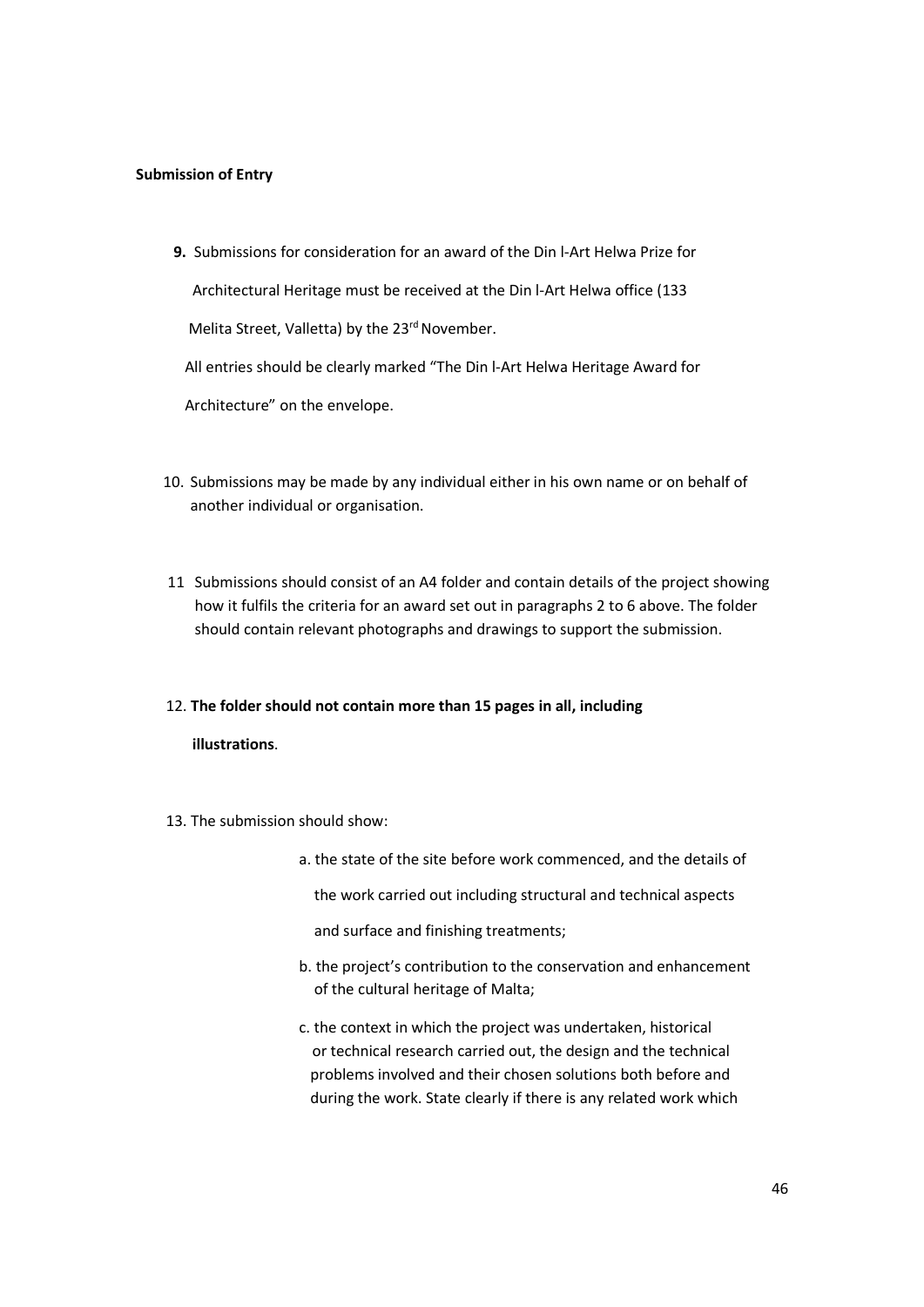still needs completion;

d. the management arrangements made, and any difficulties over

come in the process of completing the project.

14. Drawings should include:

a. location plan;

b. site plan;

c. plans, sections, elevation or diagrams.

Drawings should also show:

a. the areas of repair, reconstruction and related new work;

b. the significance and impact of the work as part of the object's

historical development;

- c. the urban or landscape context.
- 15. Photographs should show the overall situation and important details of the project, before and after photographs should be included where possible and laid out together.

#### **The Award**

- 16. Details of the prize-giving arrangements will be communicated to entrants nearer the date.
- 17. The winner in each category will be awarded a Prix d'Honneur denoting the Din l-Art Helwa Prize for Architectural Heritage in that category. In addition, the project